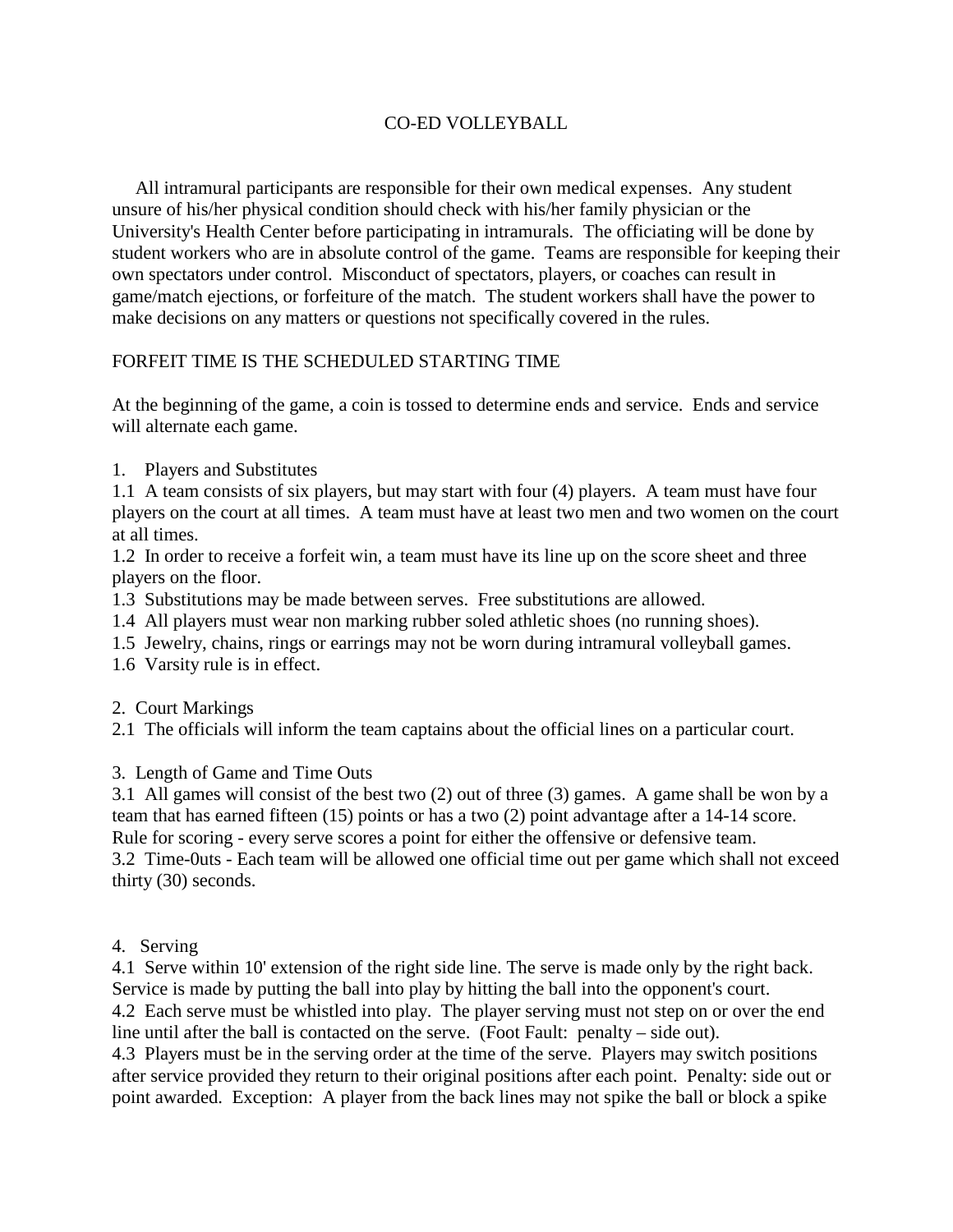within ten (10) feet of the net.

4.4 Service out of turn

 (a) If discovered while server is still serving; side out called, mistaken points subtracted and serving order corrected.

 (b) If discovered in interval between change of serve; opponent serves, mistaken points subtracted and serving order corrected.

 (c) If discovered after opponents begin serving; no loss of points, serving order corrected on next dead ball.

#### 5. Rotation

5.1 A team should always rotate when the serve is won. Players must rotate circular and clockwise.

| 6 player rotation   |    | net |    |
|---------------------|----|-----|----|
| If - left forward   |    |     |    |
| cf - center forward | Ħ  | сf  | rf |
| rf - right forward  |    |     |    |
| lb - left back      |    |     |    |
| cb - center back    | lb | ch  | rh |
| rb - right back     |    |     |    |
|                     |    |     |    |

Rotation direction (1-6 to 1), serving order and court positions.

### 6. Legal Hit

6.1 To be legal, a contact with the ball must be made with any part of the body above the waist. It is a body foul if any part below the waist touches the ball. A legal hit must be a "clean" hit. The ball may not be carried on the follow through. (Penalty: side out and/or point granted). Note: In order for a ball to not be illegally hit, the ball must leave the players hands immediately upon contact.

#### 8. Playing the Ball

8.1 A ball may be played three times on one side providing the same player does not touch the ball twice in succession.

#### EXCEPTIONS TO RULE 8.1

8.2 A ball hit simultaneously by two teammates is considered as one hit, and either player may contact the ball a second time.

8.3 When simultaneous contacted by opposing players occurs, either player may contact the ball again if it falls on his/her side of the net. This contact shall constitute the first of three attempts. 8.4 A blocker may recover from his own block and make a second play on the ball. This play will constitute the first of three plays.

8.5 It is illegal to block or spike an opponents serve.

8.6 A player who is touched by the ball while it is in play shall be considered to be playing the ball.

8.7 The ball is in play when it hits the net except on the serve. The server is only given one attempt. After the serve goes over the net without touching it, the ball may be played out of the net.